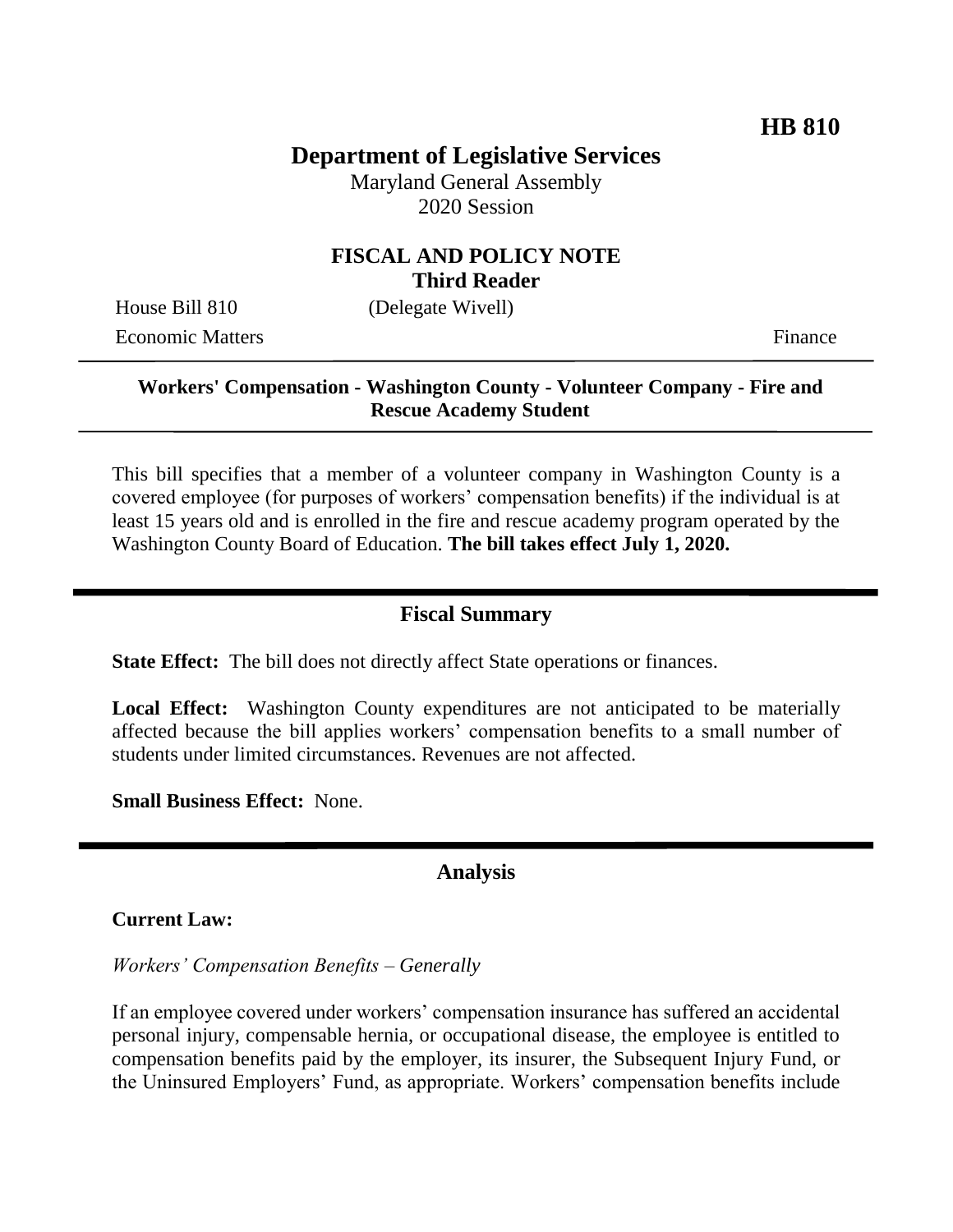wage replacement, medical treatment, and vocational rehabilitation expenses. Wage replacement benefits are calculated based on the covered employee's average weekly wage while medical benefits are generally fully or partially covered depending on how the treatment is related to the personal injury, hernia, or occupational disease.

If a covered accident or occupational disease results in the death of the covered employee, then the employee's dependents are entitled to workers' compensation death and funeral benefits. Similar to wage replacement benefits, death benefits are calculated using the covered employee's average weekly wage. The duration of benefits and total benefits allowed depend on if the dependents were partially or wholly dependent on the covered employee, among other factors.

Washington County is self-insured for workers' compensation, meaning that all compensation claims are paid directly by the county instead of through an insurer.

#### *Workers' Compensation Benefits – Washington County Volunteer Companies*

"Volunteer company" means a volunteer (1) advance life support unit; (2) ambulance company or squad; (3) fire company or department; (4) rescue company, department, or squad; and (5) fire police unit. A volunteer company member in Washington County is not considered a covered employee for purposes of workers' compensation benefits unless the Board of County Commissioners passes a resolution to classify the volunteer company in such a way that its members are considered covered employees while on duty.

**Background:** The Washington County public school's [fire and rescue academy program](http://wcpsmd.com/schools/high-schools/washington-county-technical-high/tech-areas/fire-rescue-academy) is sponsored by the University of Maryland Fire & Rescue Institute and the Washington County Volunteer Fire & Rescue Association. Through the program, students can earn up to 16 college credits toward a fire science or emergency management degree from the University of Maryland. Additionally, students can earn certifications related to, among other things, firefighting, emergency medical services, and hazardous material operations. The program affords cadets the opportunity to meet the prerequisites for employment by any career fire department.

Washington County advises that each its fire and rescue academy program totals about 25 students each year.

## **Additional Information**

**Prior Introductions:** None.

**Designated Cross File:** None.

HB 810/ Page 2